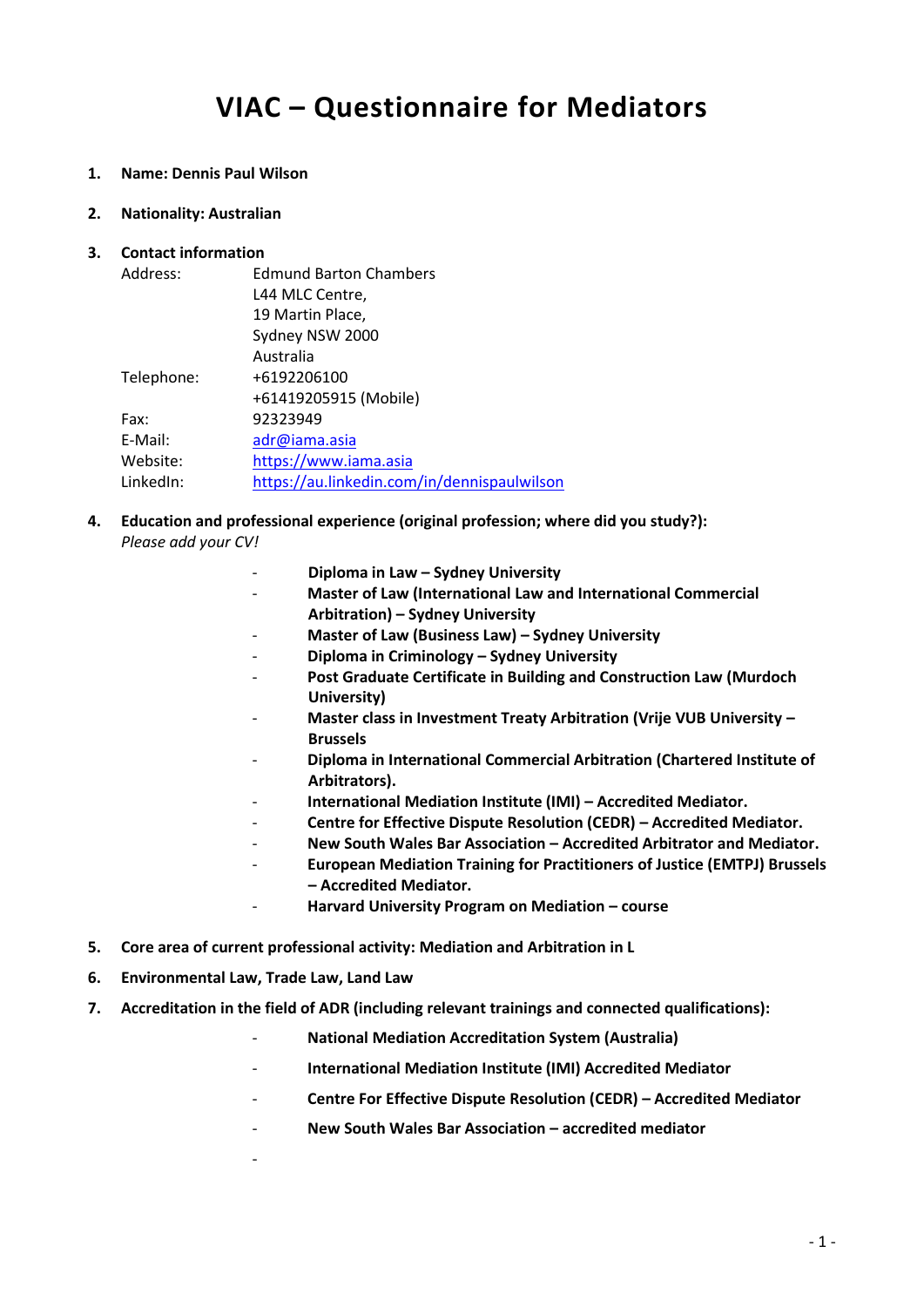#### **8. Practical experience in mediation**

- How many (international) mediations have you participated in
	- as single/co-mediator/in a team?
	- administered by an institution; under which Rules?
	- in which areas/fields?
	- how complex (*please provide examples, participation of lawyers/experts*)?

I have conducted 4 mediations in Singapore. All ad hoc and not administered by an institution. All have been commercial disputes where I acted as the sole mediator. One matter involved 4 parties, including individuals and corporations. None was a complex matter.

How often have you acted in a different function (e.g. consultant, expert)?

I have advised or I have been a party representative in numerous mediations (over 200). I have not acted as a consultant or expert.

#### What other ADR-experience do you have?

I have conducted as sole mediator over 200 domestic mediations. They have been in the fields of Environmental Law, Land Law, Commercial Law, Wills and Estates and Local Government Law. In all matters the parties have been legally resprsented. A number, about 10, have been multi party mediations and have been conducted pursuant to the rules and directions of the Supreme Court of New South Wales or the District Court of New South Wales.

**I am an Adjunct Professor of Law (Administrative Law and ADR) at Notre Dame University Sydney Australia. I lecture in International Commercial Arbitration and Mediation at that university and occasionally at Sydney University Law School and University of Technology Sydney. I coached a mediation/negotiation team from Notre Dame to compete at the Paris ICC Mediation Competition in January 2017. I judged at the CDRC Mediation Competition in Vienna in June 2016. I judged at the Eastern Vis Moot competition in Kuala Lumpur and then in Hong Kong in March and April 2017.**

#### **9. Languages (including levels)**

Mother tongue: English

Working languages (i.e. languages in which you have both a spoken and written command so that you may conduct mediation proceedings in this language):

Basic knowledge: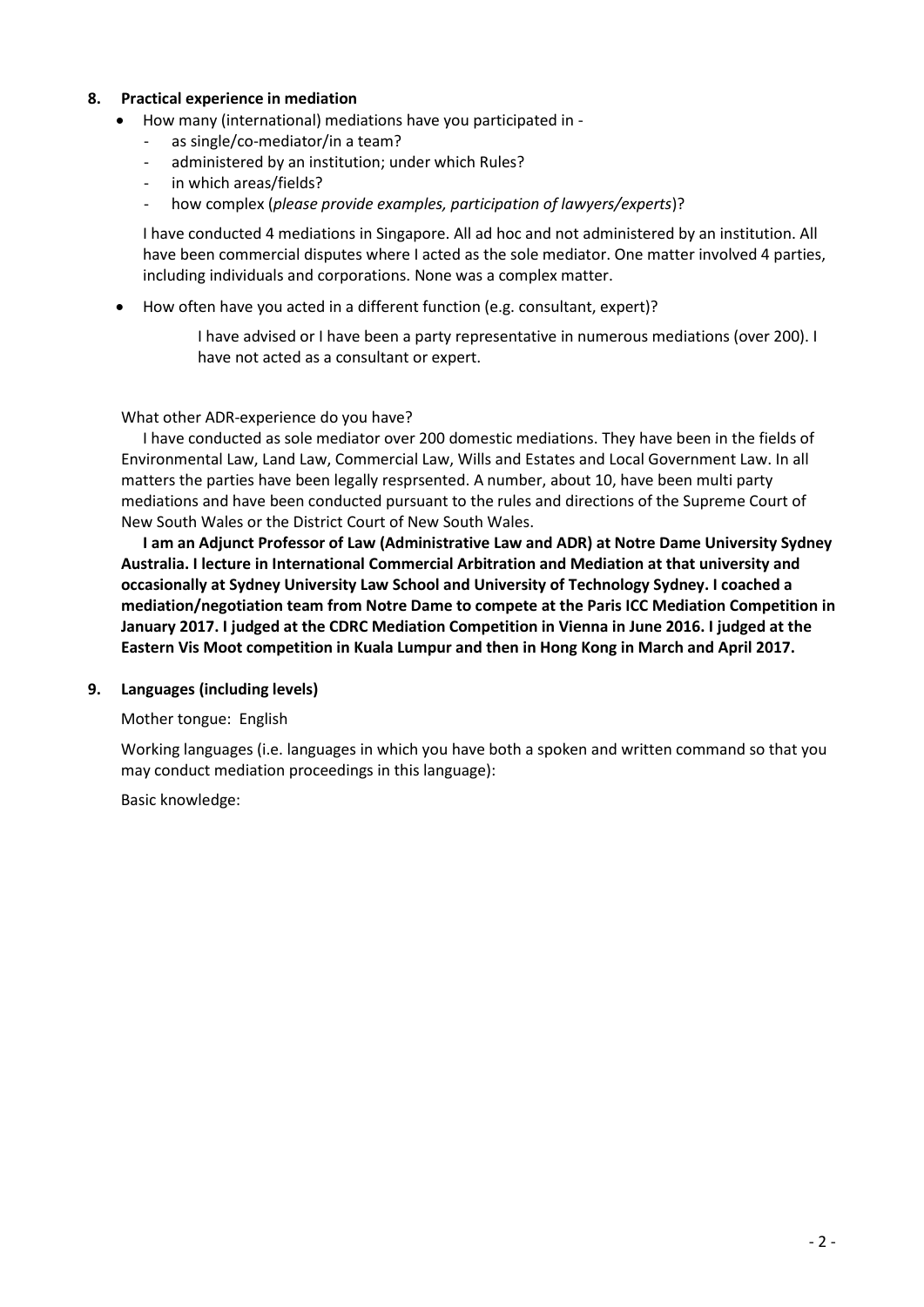#### **10. Style of mediation**

*Where do you see yourself? Please tick box as appropriate or indicate your preferred style.*

**I am a facilitative mediator. I plan for every mediation carefully. I identify positions, provide for an agenda and get to the party's interests and options for resolution going forward. So I guess I am tradition based.**



*©* Alexander, Nadja (2011) "The Mediation Meta-Model - the realities of mediation practice," *ADR Bulletin*: Vol. 12: No. 6, Article 5. Available at[: http://epublications.bond.edu.au/adr/vol12/iss6/5;](http://epublications.bond.edu.au/adr/vol12/iss6/5) *see also here for a detailed description of the 6 mediation styles.*

- **11. Please describe aspects of your personality which could be interesting to clients you are going to mediate; what would former clients emphasize in your work? Patience, Listening, Open discourse, Understanding of positions and interests.**
- **12. Publications and other activities in ADR related matters (e.g. training sessions, seminars, conferences, articles and others):**

**I am an Adjunct Professor of Law (Administrative Law and ADR) at Notre Dame University Sydney Australia. I lecture in International Commercial Arbitration and Mediation at that university and occasionally at Sydney University Law School and University of Technology Sydney. I coached a mediation/negotiation team from Notre Dame to compete at the Paris ICC Mediation Competition in January 2017. I judged at the CDRC Mediation Competition in Vienna in June 2016. I judged at the Eastern Vis Moot competition in Kuala Lumpur and then in Hong Kong in March and April 2017. I attend conferences regularly in Sydney, Singapore, Kuala Lumpur and Hong Kong.**

- **13. Memberships in mediation institutions / functions in mediation institutions/organizations:**
	- **Resolution Institute Sydney Australia**
	- **New South Wales Bar Association – Mediation, Arbitration.**
	- **Dubai Mediation Centre**
	- **Florence Mediation Centre**
- **14. Special expertise or specializations (***please list a maximum of three***) in your ADR-practice:**
	- **International Environmental Law**
	- **Energy Charter Treaty**
	- **Commercial Law**

-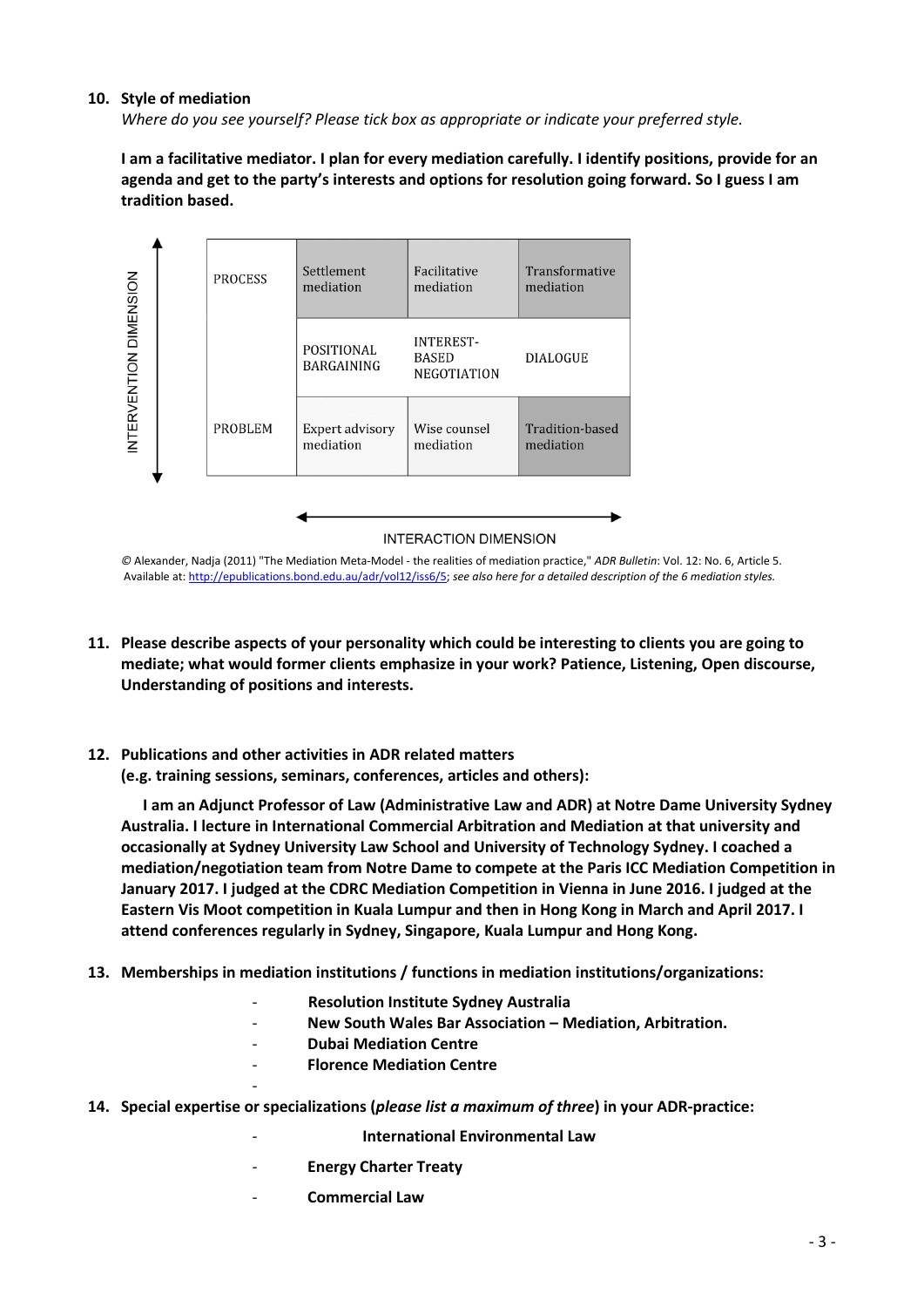**15. Soft Skills (e.g. intercultural competences):**

**I am acutely aware of intercultural differences, customs and usages. I practice in South East Asia and in Europe. I completed a Unit in Masters of Business Administration at Murdoch University on Cultural engagement in business (D).**

**16. How do you ensure your professional quality (e.g. coaching, practice supervision, etc?**

**I coach, teach, give seminars and read**

#### **17. Date of birth: 22 July 1950**

I have completed this questionnaire to the above to the best of my knowledge and believe it is accurate. I understand that the above information will be used for VIAC's internal use and may be given to interested persons or may be published on VIAC's website.

Date and signature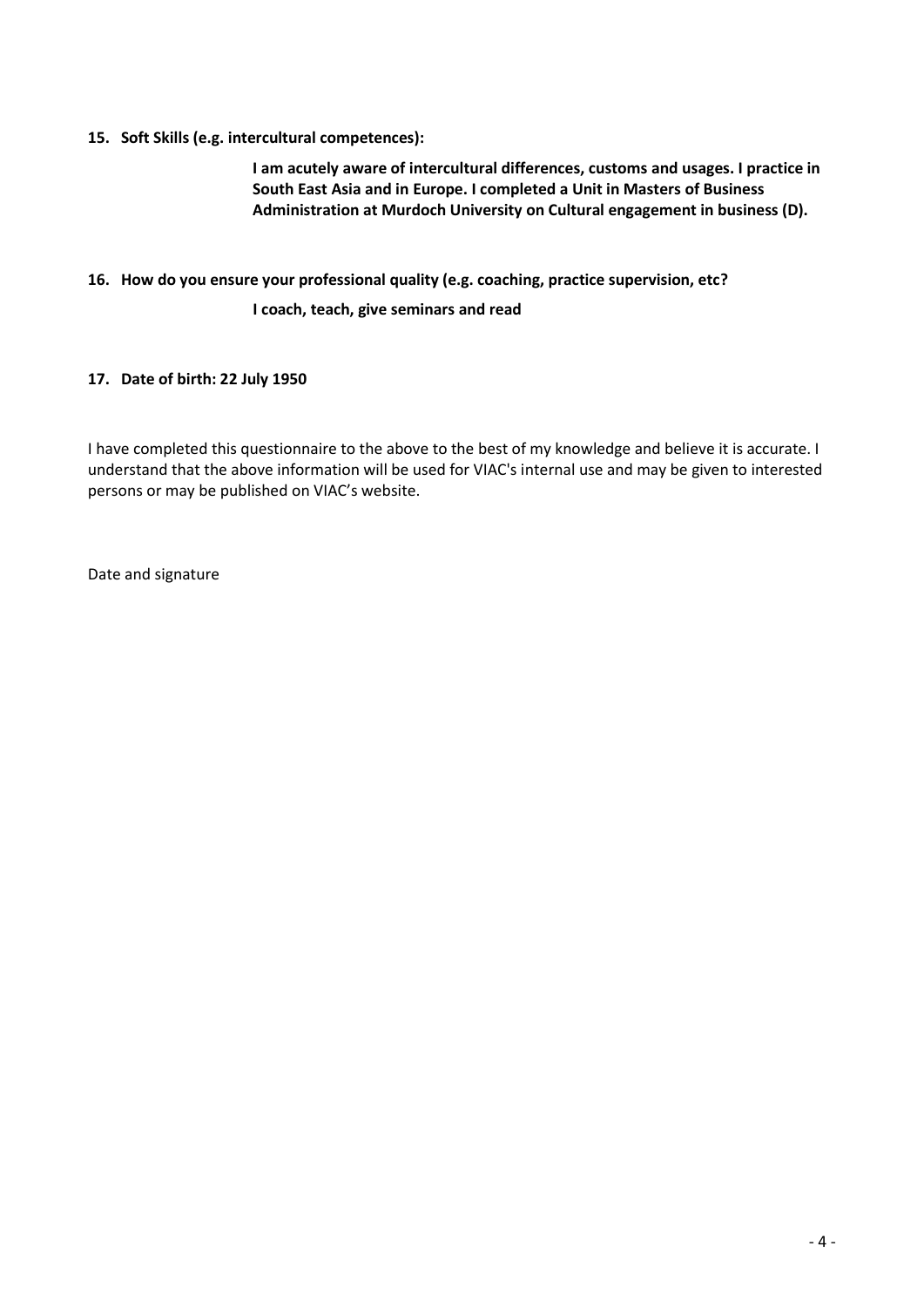#### **CURRICULUM VITAE OF DENNIS PAUL WILSON**

#### **Dennis Paul Wilson:**

Practising Barrister at NSW Bar.

Independent Mediator and Arbitrator, advisor and party representative

Adjunct Professor (Administrative Law and Alternate Dispute Resolution) Notre

Dame University Sydney Australia.

LLM, (International Law) H1,

LLM (Business Law)

Dip. Criminology.

Post Graduate Cert. in Building and Construction Law H1.

FCIarb, GAICD, CEDR Certified Mediator, IMI Accredited Mediator, NMAS

Chairman and CEO of International Alliance of Mediators and Arbitrators Pte Ltd

(Singapore) [http://iama.asia](http://iama.asia/)

Proprietor [www.newsouthwalesmediation.com.au](http://www.newsouthwalesmediation.com.au/)

Linkedin: https://au.linkedin.com/in/dennispaulwilson

#### **Contact:**

- 1. Edmund Barton Chambers, L44 MLC Centre, 19 Martin Place, Sydney NSW 2000 Australia. T +61 02 92206100 M +61 0419205915 Email: [wilson@ebc44.com](mailto:wilson@ebc44.com)
- 2. International Alliance of Mediators and Arbitrators Pte Limited

Level 42 Suntec Tower Three 8 Temasek Boulevard Singapore 038988 T +65 6866 3666 M +65 94457042 Email**: [adr@iama.asia](mailto:adr@iama.asia)**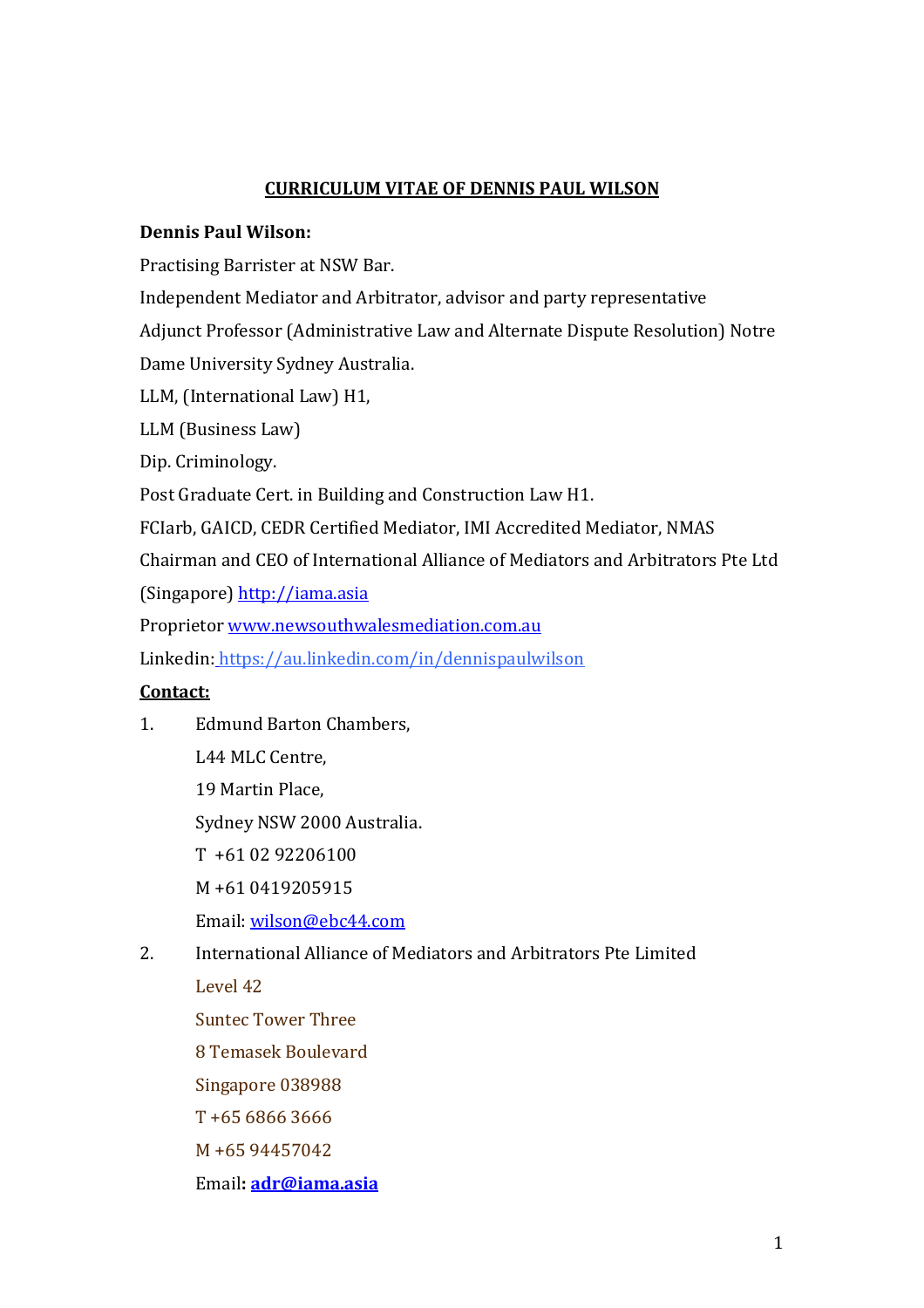### **Profession**

Barrister at Law in Australia

Admitted to practice on 22 April 1978.

Singapore – fully registered to practice Foreign Law as a Foreign Lawyer in the

Singapore International Commercial Court.

Independent Mediator and Arbitrator, including International Commercial Arbitration.

#### **Areas of Expertise**

Mediation

Arbitration including International Commercial Arbitration

Regulatory and compliance law.

Consumer Law including Personal Property Securities.

Policy development and formulation including legislative review, license, permit

and approval processes in the mining and resources industry.

Environmental Law, International Environmental Law

Urban and Regional Planning and Development

Corporate Social Responsibility, Corporate Governance,

Building and Construction Law

Mediation, Arbitration in all areas of dispute resolution and litigation,

#### **UNIVERSITY ACADEMIC QUALIFICATIONS**

#### **University of Sydney Law School:**

| 1. | Master of Laws - LLM (International Law) H1   |
|----|-----------------------------------------------|
|    | International Commercial Arbitration,         |
|    | Mediation Theory and Skills,                  |
|    | Environmental Law in the Asia-Pacific Region, |
|    | International Environmental Law,              |
|    | Global Energy and Resources Law,              |
|    | International Law II,                         |
|    | Environmentally Sustainable Business,         |
|    | Business Law in China.                        |
|    |                                               |

**2. Master of Laws – LLM (Business Law)** Corporate Social Responsibility, Advanced Director's Duties,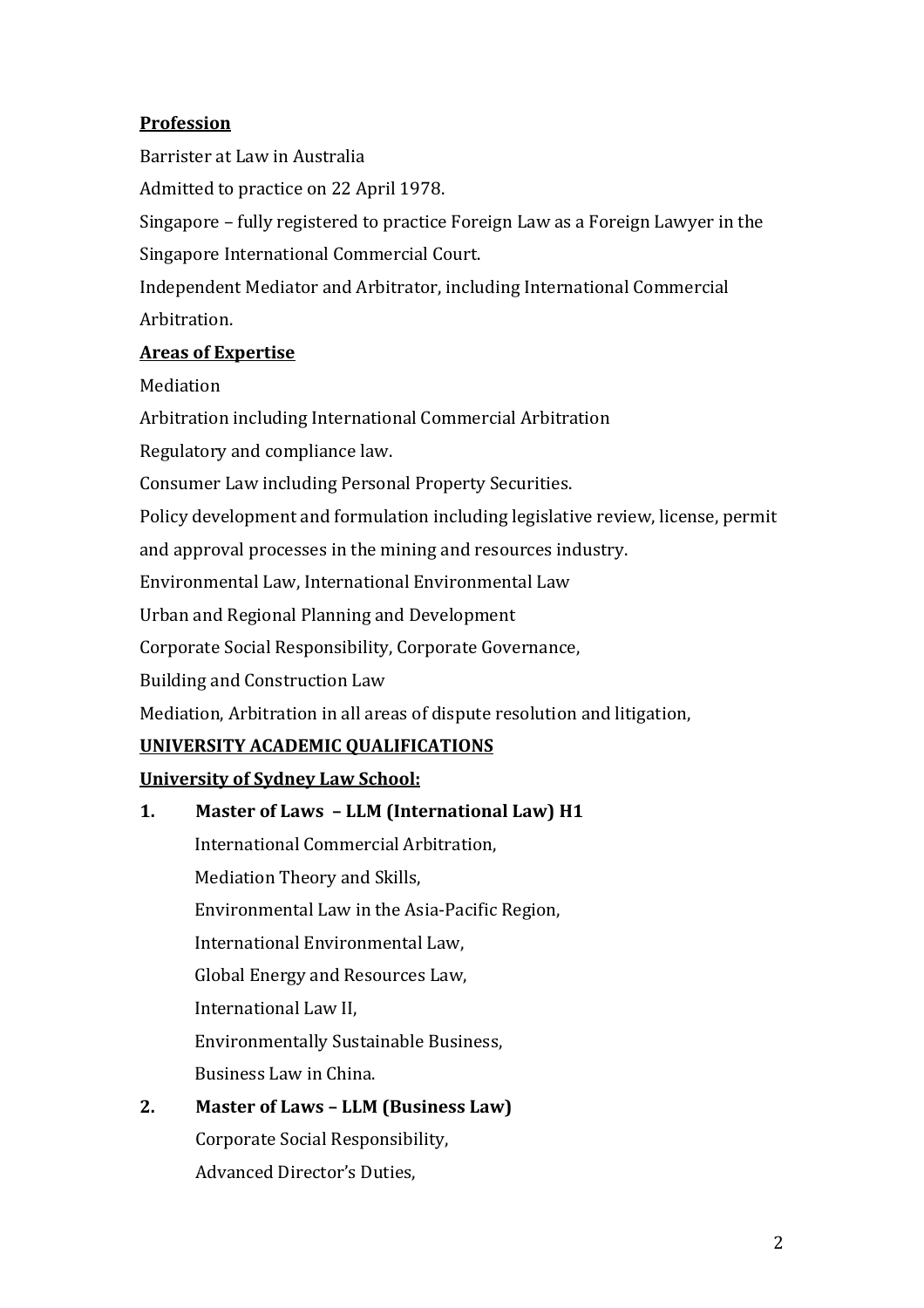Investment Law in Asia,

Principles of the Law of Trusts,

World Trade Organisation Dispute Resolution,

Nature of the Common Law

Commercial Law Fundamentals

Oil and Gas Contracts Law

# **3. Diploma in Criminology.**

**4. Diploma in Law**

# **Murdoch University (Perth, Western Australia):**

Post Graduate Certificate in Building and Construction Law. H1

# **Bond University (Queensland).**

Post Graduate Certificate in Family Dispute Resolution

# **Harvard University (USA)**

Mediation and Negotiation Program.

# **Vrije Universiteit Brussel (Belguim)**

Brussels Diplomatic Academy, Investor State Arbitration Masterclass: Investment Arbitration.

# **PROFESSIONAL BODIES**

# **Singapore International Commercial Court**

Registered under the Legal Practitioner's Legislation to practice foreign law.

# **Institute of Arbitrators and Mediators Australia (IAMA).**

Past President ACT Chapter

Mediation theory and skills program

# **National Mediation Accreditation (NMAS)**

Accredited Mediator.

# **Chartered Institute of Arbitrators (United Kingdom).**

Diploma in International Commercial Arbitration (Dip.Int Comm Arb)

Fellow (FCIarb)

# **International Mediation Institute (IMI)**

Certified Mediator obtained in Brussels 2014 recognising expertise in Multicultural and cross-border mediation.

# **Centre for Effective Dispute Resolution (CEDR)**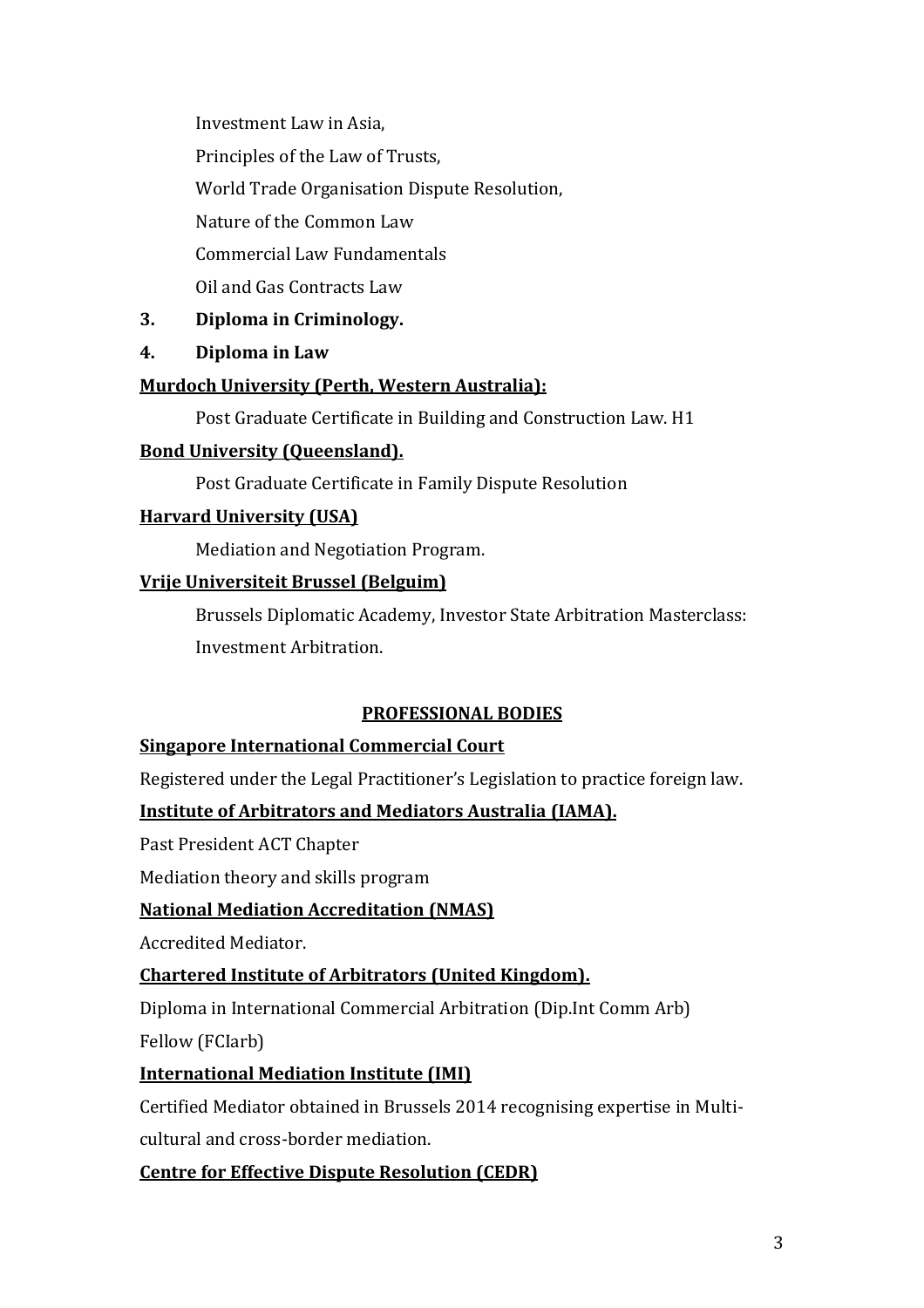Certified Mediator obtained in Singapore recognizing expertise in Multi-cultural and cross-border mediation.

### **Australian Institute of Company Directors**

Graduate (GAICD).

International Company Directors Program Abu Dhabi.

### **International Alliance of Mediators and Arbitrators Pte Limited**

### **(Singapore)**

Chairman and CEO practicing mediation and arbitration in Singapore, Malaysia, Indonesia, Sub-Continent and United Arab Emirates.

### **New South Wales Bar Association**

Member.

Accredited Mediator, Arbitrator and Expert Determiner – empanelled - Supreme, District and Local Courts in New South Wales, Australia.

# **Association for International Arbitration (AIA)** – EMTPJ Brussels 2014

Civil and Commercial Mediation – accredited mediator and empaneled arbitrator.

Accredited Mediator

**Office of the Franchise Mediation Advisor** – empanelled mediator **Dubai Mediation Centre** – empanelled mediator

### **COURT MEDIATION AND ARBITRATION PANELS**

### **Supreme Court of New South Wales**

Mediator

**District Court of New South Wales.**

Mediator

Arbitrator.

#### **Local Court of New South Wales**

Mediator

Arbitrator.

**Association for International Arbitration**

Arbitrator

**Dubai Mediation Centre**

**Office of the Franchise Mediation Advisor**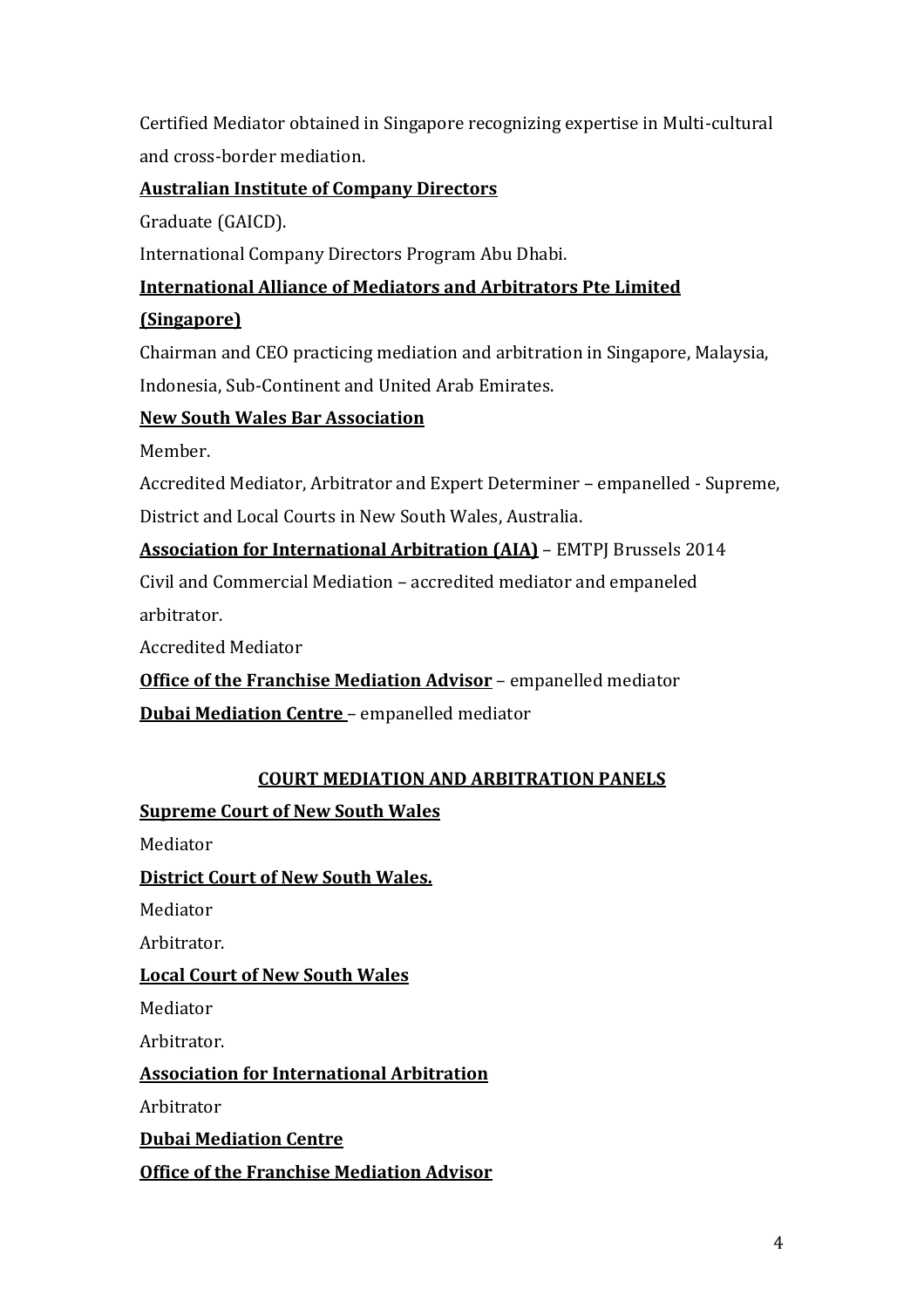#### **STATEMENT**

In October 2015 I completed a paid consultancy reviewing legislation in Mongolia in the extractive and resources sector, and the development of policy and policy recommendations for contract transparency and disclosure based on the public interest in that sector.

I was appointed as a judge in the worldwide mediation and negotiation competition in Vienna in June/July 2016.

Judge VIS Moot Arbitration Kuala Lumpur Malaysia March 2017.

Judge VIS Moot Arbitration Hong Kong, March 2017

Coach Notre Dame ICC Mediation and Negotiation competition Paris, February 2017

My specialty at the Bar is advocacy, arbitration, mediation and advising in my areas of interest.

I have engaged in mediation and arbitration both as mediator, arbitrator or as advocate for parties engaged in those processes since my admission to the Bar in 1978.

My experience in mediation ranges over a wide variety of matters including commercial, environmental, building and construction, tort claims, workers compensation claims, wills and estate administration, family law property issues and similar.

I was the appointed arbitrator in a number of commercial arbitrations under the New South Wales and the Victorian Commercial Arbitration Acts, where my aim was to ensure that the parties engaged in a process to achieve just, quick, efficient and cost effective resolution of disputes

The Land and Environment Court of New South Wales successfully implements its statutory conciliation, arbitration and mediation services and I have participated in numerous matters under s34 of its legislation in the mediation of development and environmental disputes..

My interests in Corporate Social Responsibility (CSR) flow from the recognition that CSR should be understood, known to and implemented as an important and lawful consideration by corporations and by States whose policies should include principles of CSR as an important consideration in granting consents, leases, licenses, permits or property rights for the exploitation of

5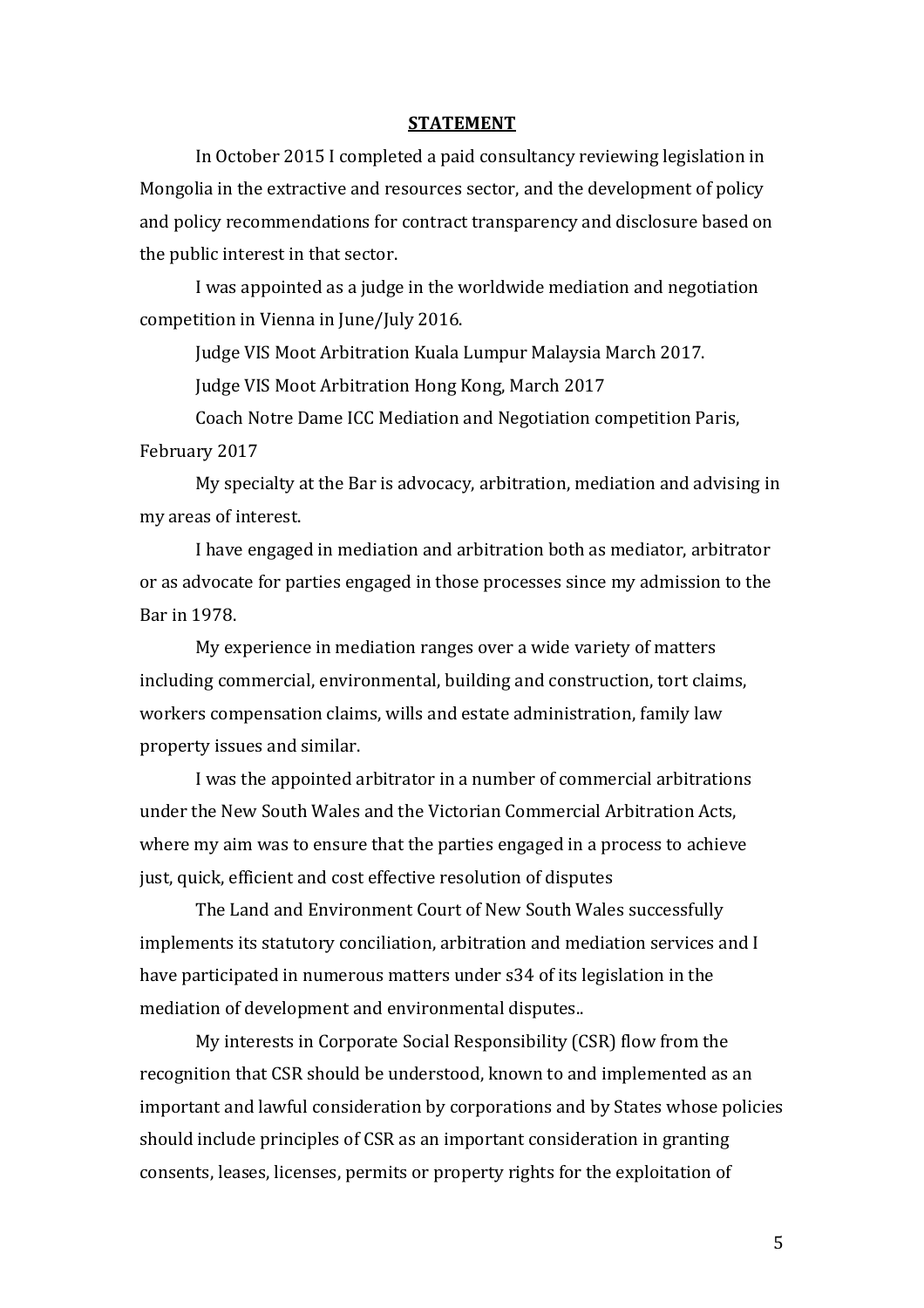resources and in respect of other commercial/ industrial undertakings. A firm understanding of domestic and international environmental law and issues is crucial for the purpose of a responsible and meaningful recognition of corporate social responsibility and the potential impingement on recognized human rights. From that point of view the USA Supreme Court decision in *Koible* might be considered isolationist.

My interest in Corporate Governance flows from the requirement of corporate good governance for the purpose of the implementation of responsible corporate policy and strategy.

I was retained for the purpose of reporting and advising on corporate governance and oversight of 2 governmental and semi-governmental authorities in New South Wales Australia in respect of New South Wales' water resources, their discovery, exploitation, protection and distribution. .

I have been an advocate in hundreds of cases concerning planning, development and environmental law, particularly in the Land and Environment Court of New South Wales, including the judicial review of administrative decisions both on merit (s97) and under s123 of the Environmental Planning and Assessment Act 1979. I am familiar with the formulation, implementation and application of environmental law and policy, both domestically and internationally. I have acted in matters concerning the aboriginal community, specifically in respect of the occupation of Victoria Park at the time of the Olympic Games in Sydney in 2000 and in respect of the objection to subdivision development in the Byron Shire Council municipal area on the grounds of its cultural significance to the local aboriginal community.

I recognize and understand principles of environmentally sustainable development within a corporate context and I am favourably disposed to the recognition of the 'triple bottom line' in the application of corporate social responsibility principle.

I am an occasional lecturer in mediation skills and theory and arbitration, including international commercial arbitration, at University of Sydney Law School and the University of Technology Sydney.

My particular interest in arbitration is the comparative differences in the rules of various institutions and the possibility of the application of universal